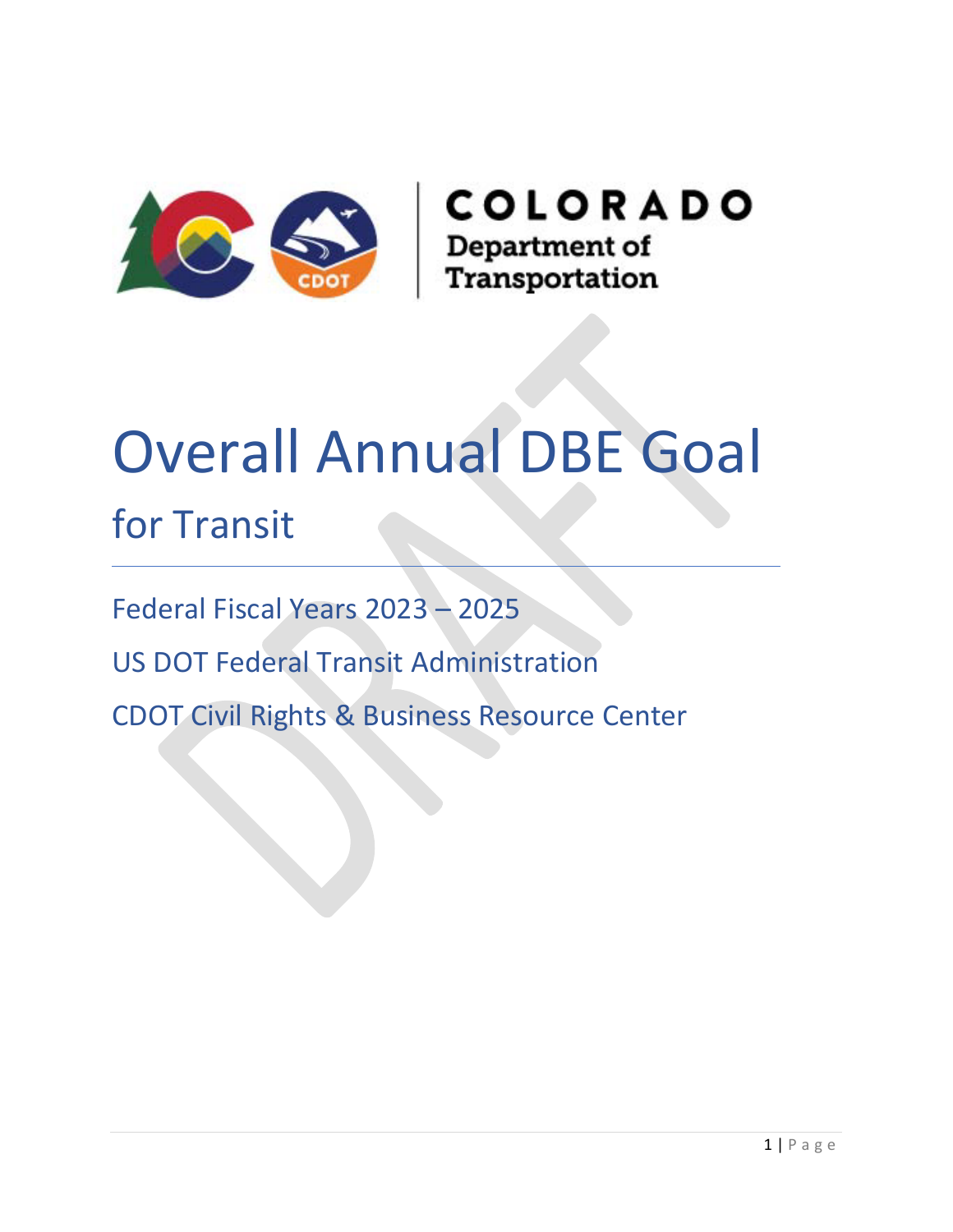# Table of Contents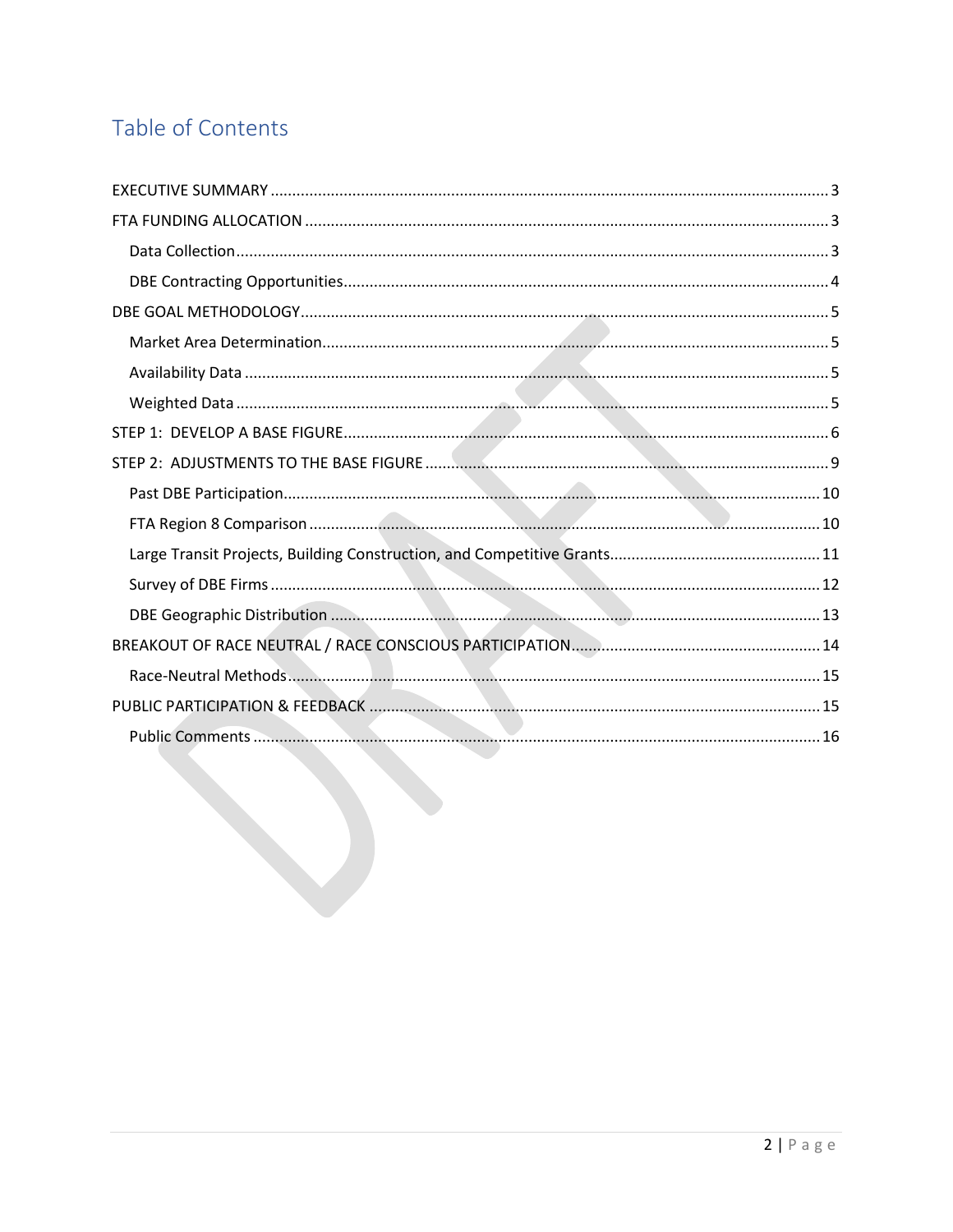# <span id="page-2-0"></span>EXECUTIVE SUMMARY

This document details the methodology used by the Colorado Department of Transportation (CDOT) to establish its three-year (FFY 2023-2025) overall annual Disadvantaged Business Enterprise (DBE) goal for contracts that contain funding assistance from the U.S. Department of Transportation (USDOT) Federal Transit Administration (FTA). This goal applies to CDOT's Division of Transit and Rail (DTR), which receives, distributes to subrecipients, and oversees the use of federal funds received by FTA.

CDOT established this goal in accordance with Part 26, Title 49 of the Code of Federal Regulations (*49 CFR Part 26.45*). As described below, CDOT evaluated potential contracting opportunities to be offered using FTA funds, the ready, willing and able DBEs to participate in such opportunities, and other relevant evidence in order to determine its overall goal. **CDOT proposes an FTA DBE goal of 2.44%** for the period of October 1, 2023 through September 30, 2025 (FFY 2023-2025). CDOT expects to meet the full 100% with race-neutral measures.

CDOT is committed to monitoring DBE participation for all federal-aid transit projects during the future three-year goal period to ensure the overall goal is being met. DBE achievements will be evaluated annually to determine whether market conditions warrant adjustments to the overall DBE goal, or the fully race-neutral approach. CDOT will also evaluate large transit projects awarded through the competitive process for race-conscious DBE goals, if appropriate.

# <span id="page-2-1"></span>FTA FUNDING ALLOCATION

CDOT DTR has forecasted the following FTA funding for state fiscal years (SFY) 2023-2025 (July 1, 2023 – June 30, 2025).

| <b>Program</b>      | <b>SFY 2023</b> | <b>SFY 2024</b> | <b>SFY 2025</b> | <b>Total</b> |
|---------------------|-----------------|-----------------|-----------------|--------------|
| FTA-5304            | \$545,694       | \$562,065       | \$578,927       | \$1,686,686  |
| FTA-5310            | \$2,845,775     | \$2,931,148     | \$3,019,082     | \$8,796,005  |
| FTA-5311            | \$16,991,497    | \$17,501,242    | \$18,026,279    | \$52,519,018 |
| FTA-5339            | \$5,455,887     | \$5,619,564     | \$5,788,151     | \$16,863,602 |
| <b>FTA Subtotal</b> | \$25,838,853    | \$26,614,019    | \$27,412,439    | \$79,865,311 |

# **Table 1. FTA Funding Forecast (SFY 2023-2025)**

The total of nearly \$80 million over the next three fiscal years takes into consideration additional funding expected to be received as a result of the Bipartisan Infrastructure Law (BIL). It also reflects a return to normal levels of funding post-pandemic without special stimulus funds such as those received during 2020 – 2021. CDOT excluded projected 5303 funds because those are granted to Metropolitan Planning Organizations (MPO's) through the CDOT Division of Transportation Development (DTD) and do not represent contracting opportunities. The DBE goal methodology utilized the subtotal of all other expected FTA funding over the next three federal fiscal years to calculate the overall annual goal.

# <span id="page-2-2"></span>Data Collection

CDOT and its grant partners (subrecipients) use FTA funds for operations, administration, and capital purchases. Subrecipients may contract for goods and services from external vendors creating indirect FTA-assisted contracting opportunities for DBE firms.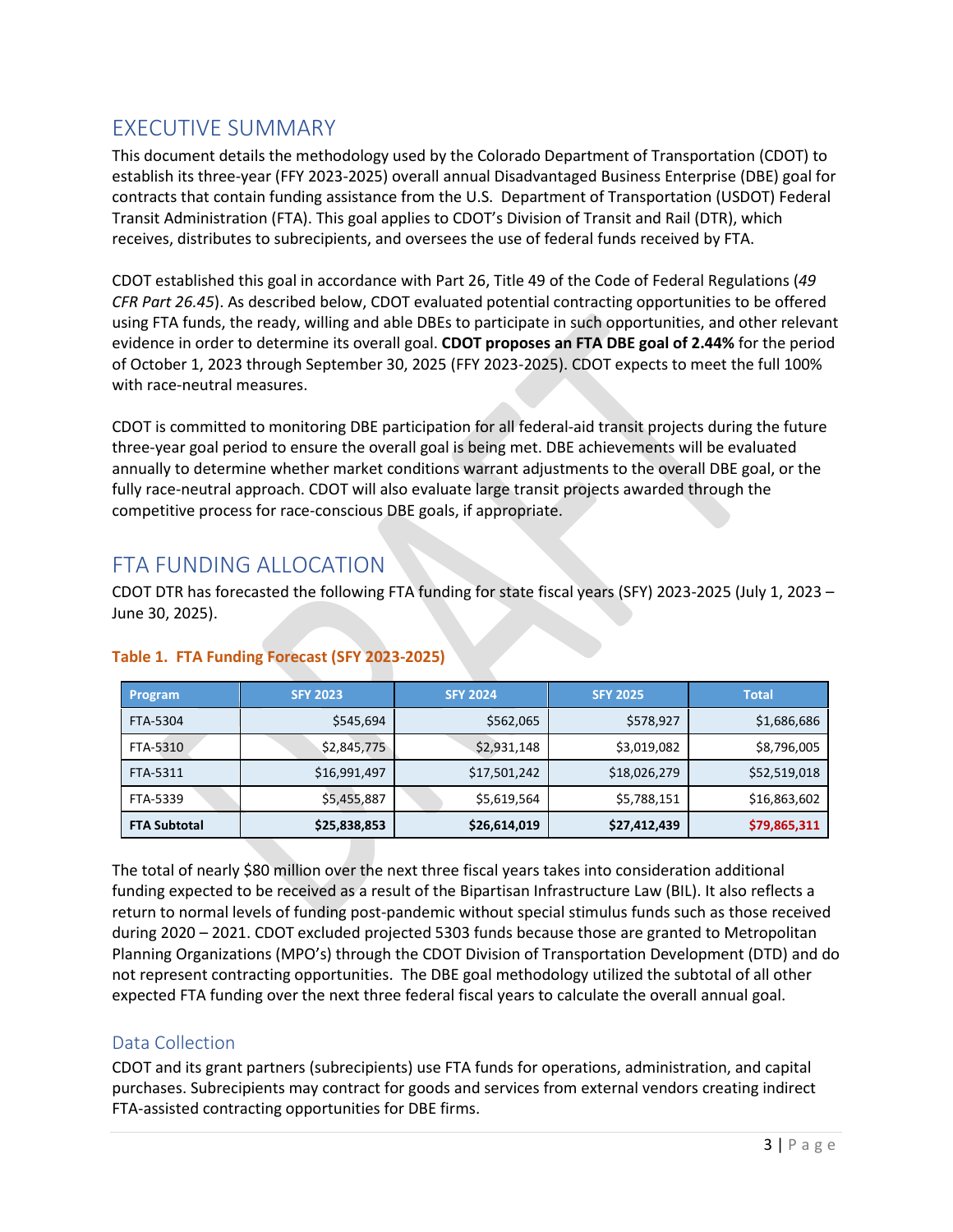To evaluate these contracting opportunities, CDOT conducted an analysis of procurements and reimbursements during calendar years 2017 – 2019. This period was selected as the most representative of potential contracting opportunities anticipated during FFY 2023 – 2025 because it includes a majority of the anticipated subrecipient partners and excludes special stimulus funding that was granted during Q2 2020 – Q4 2021.

CDOT also conducted a survey of subrecipients to gather information about their projected use of FTA funds for contract opportunities over the next three federal fiscal years. The survey was sent to 118 organizations. Of those, 88 completed the survey for a 75% response rate. A total of 61 respondents (52%) indicated that they do expect to receive FTA funding in FFY 2023 – 2025 and 27 (23%) do not.

# <span id="page-3-0"></span>DBE Contracting Opportunities

The FTA provides a significant and valuable financial contribution to support DTR and its grant partners. Yet, when exemptions are factored in for administration, operating expenses, and TVM vehicle purchases, the potential for DBE contracting opportunities is limited to approximately one-third of the total funding provided by FTA to CDOT.

The following chart shows a breakdown of the anticipated FTA funds allocation and potential DBE contracting opportunities used as the basis for the goal setting methodology:



### **Chart 1. Forecasted FTA Funding Allocations (FFY 2023-2025)**

Because subrecipients draw down CDOT-provided FTA funds over a course of multiple calendar years, there is not always a direct correlation between funds received from FTA and the contracting opportunities made available in the same year. Therefore, CDOT sought to obtain average expenditures of grantees. Any anomalies for special allocations within the year were taken into consideration in determining potential opportunities.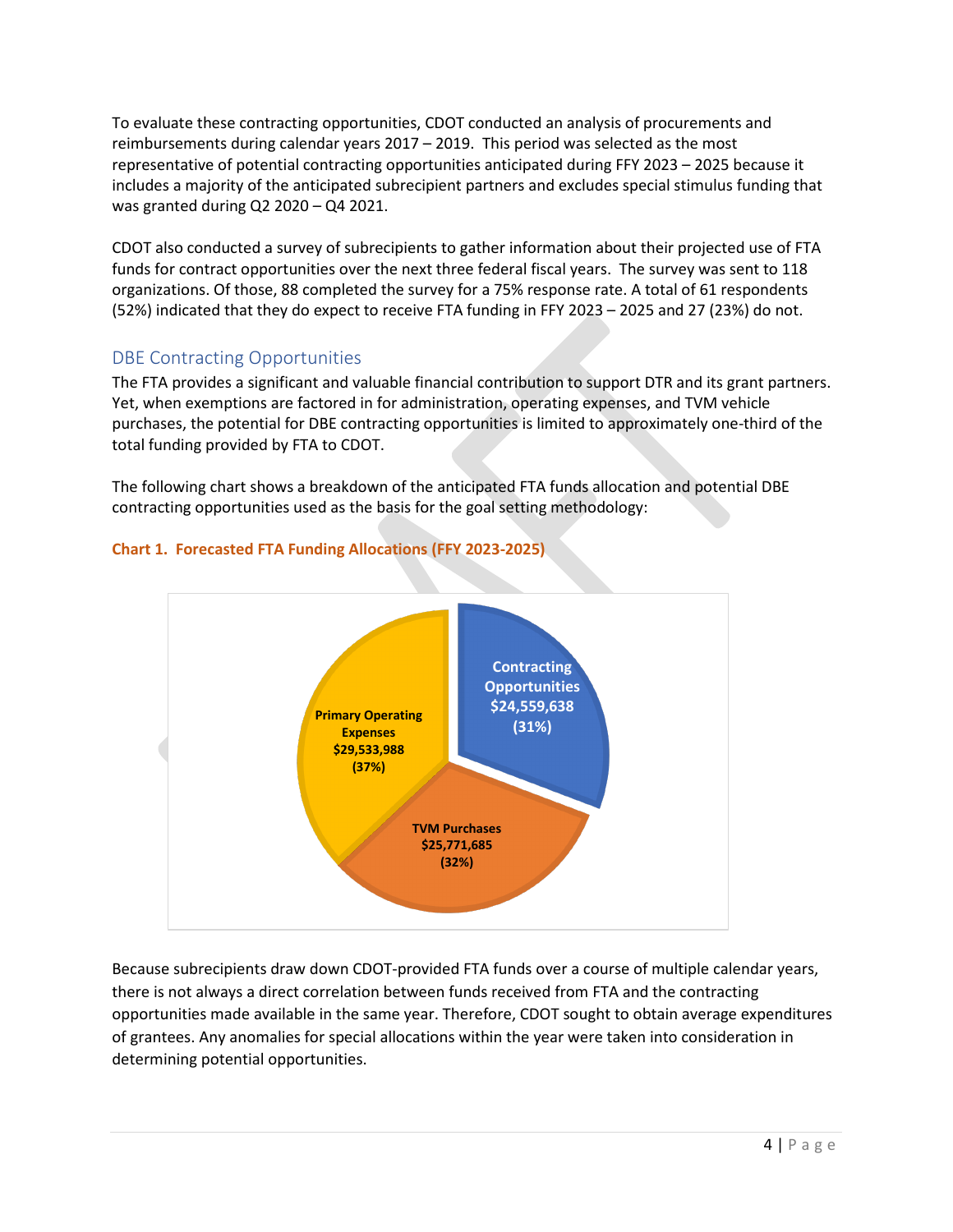# <span id="page-4-0"></span>DBE GOAL METHODOLOGY

The following goal calculations are based on projected contracting opportunities using potential FTA funding allocations during the methodology period and historical contracting activities. To derive the overall goal, CDOT used the two-step goal setting methodology specified in *49 CFR Section 26.45(c)*:

- Step 1: Develop a base figure for relative availability of DBEs
- Step 2: Adjust base figure, as needed, to arrive at an overall goal

#### <span id="page-4-1"></span>Market Area Determination

Before beginning the base figure calculation, CDOT determined the relevant market area for the analysis. As defined by the *USDOT Goal Setting Tips*, the local market area is the area in which the substantial majority of the contractors and subcontractors with which CDOT and its grant partners do business are located, and the area in which CDOT and its grant partners spend the substantial majority of its contracting dollars.

All grants awarded by CDOT were to transit providers located within Colorado. These grant partners primarily use federal funds to procure goods and services from providers in their local areas. Many subrecipients are in rural communities not serviced by out-of-state vendors. Therefore, CDOT determined that the relevant market is the state of Colorado.

### <span id="page-4-2"></span>Availability Data

The relative availability of DBEs is defined as the total number of DBE firms that are ready, willing and able to perform the types of contracts CDOT anticipates awarding. CDOT used the approach suggested in *49 CFR 26.45(c)(1)* to compare the number of available DBEs to all firms in the industry.

The number of available DBE firms was derived from the *CDOT Unified Certification Program (UCP) DBE Directory*. The Colorado UCP does not currently record primary NAICS codes for DBE firms. Therefore, CDOT evaluated all work codes assigned to the DBE firms and assigned one NAICS code that best correlated with the firm's primary area of work using information from the CDOT Contractor Directory (B2G), CDOT FHWA DBE Overall Goal Methodology for FFY 2022 – 2024, and the company's website.

The total number of firms within each industry in Colorado was then identified from the most recent *U.S. Census Bureau 2020 County Business Patterns (CPB)*. Consistent with DOT guidance, CDOT only considered DBE firms located in Colorado and did not consider out-of-state firms in order to ensure an "Apples to Apples" comparison with the total number of firms with the specified primary NAICS codes.

### <span id="page-4-3"></span>Weighted Data

CDOT determined the relative weight of contracting opportunities by NAICS and type of work using historical data and the survey of subrecipients. All reimbursements under 5310 and 5311 fund types were evaluated over the period of 2017 – 2019. Each reimbursement category was calculated as a percentage of the total amount reimbursed during those years. Those percentages were then applied to the amount projected to be eligible for contracting opportunities over the next three federal fiscal years (see Table 2).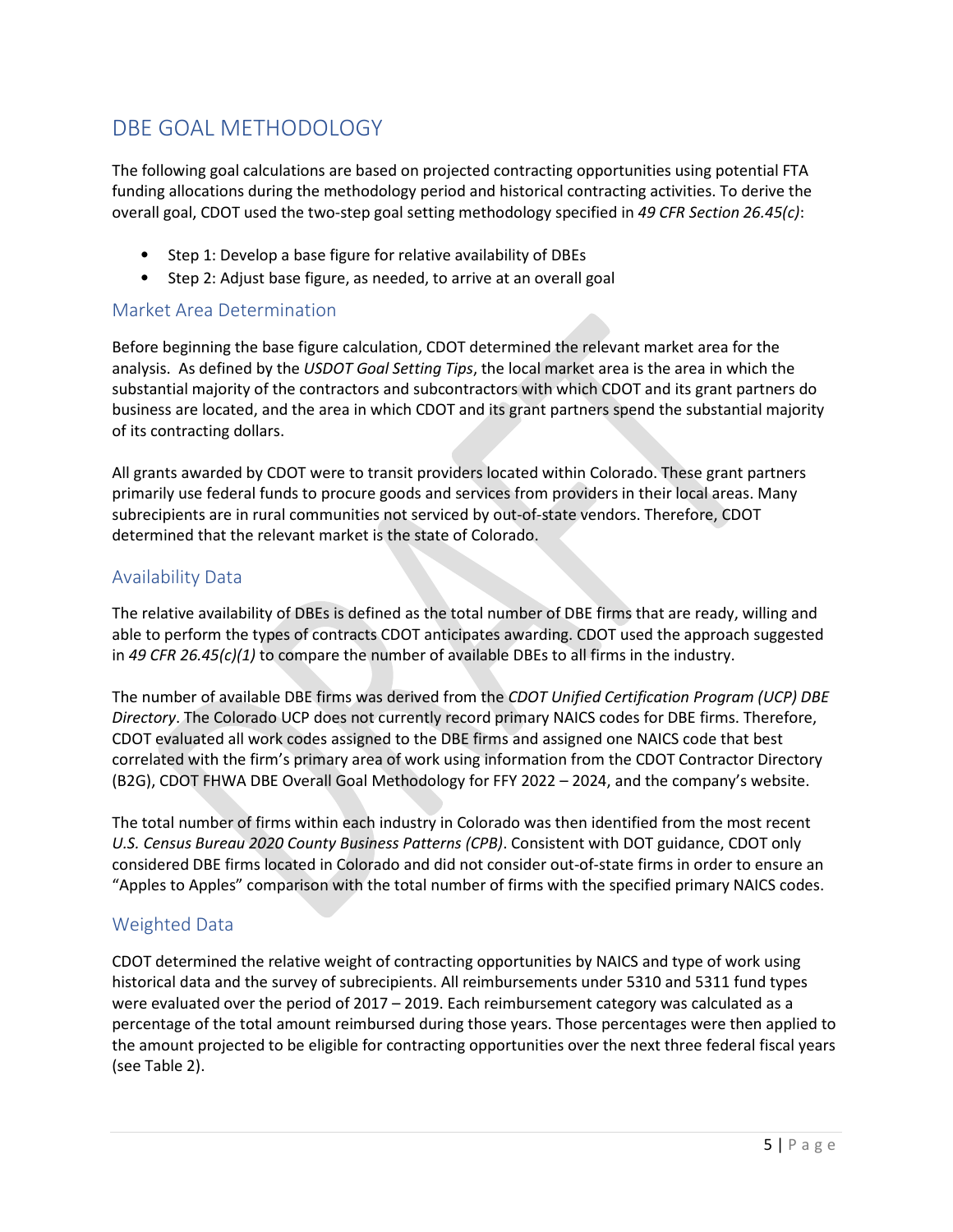|                                 | 5310/5311 FTA<br><b>Reimbursements</b><br>(CY 2017-2019) | <b>Percent of</b><br>Past 5310/5311<br>(CY 2017-2019) | <b>Projected 5310/5311</b><br><b>Contracting Opportunities</b><br>(FFY 2023-2025) |
|---------------------------------|----------------------------------------------------------|-------------------------------------------------------|-----------------------------------------------------------------------------------|
| <b>Advertising</b>              | \$247,040                                                | 1.74%                                                 | \$342,459                                                                         |
| <b>Audit</b>                    | \$8,313                                                  | 0.06%                                                 | \$11,524                                                                          |
| <b>Communications</b>           | \$61,584                                                 | 0.43%                                                 | \$85,370                                                                          |
| <b>Consultant Services</b>      | \$152,873                                                | 1.08%                                                 | \$211,920                                                                         |
| <b>Contracted Services</b>      | \$434,617                                                | 3.06%                                                 | \$602,488                                                                         |
| <b>Facility Maintenance</b>     | \$573,580                                                | 4.04%                                                 | \$795,125                                                                         |
| <b>Fuel</b>                     | \$3,494,868                                              | 24.61%                                                | \$4,844,764                                                                       |
| <b>Materials &amp; Supplies</b> | \$454,336                                                | 3.20%                                                 | \$629,823                                                                         |
| <b>Other Expense</b>            | \$177,872                                                | 1.25%                                                 | \$246,575                                                                         |
| <b>Personal Services</b>        | \$38,461                                                 | 0.27%                                                 | \$53,317                                                                          |
| <b>Transit Services</b>         | \$5,263,374                                              | 37.06%                                                | \$7,296,356                                                                       |
| <b>Training</b>                 | \$42,514                                                 | 0.30%                                                 | \$58,935                                                                          |
| <b>Vehicle Maintenance</b>      | \$3,253,862                                              | 22.91%                                                | \$4,510,668                                                                       |
| <b>Total</b>                    | \$14,203,294                                             | 100%                                                  | \$19,689,325                                                                      |

#### **Table 2. Projected SFY 2023 – 2025 funding for contracted services using FTA 5310 and 5311 Funds**

For fund types 5304 and 5339, CDOT evaluated historical data to determine the percentage of funds allocated to TVM vehicle purchases (exempted) and the percent available for contracting opportunities related to planning and building construction. These percentages were applied to the projected funding amounts for FFY 2023 – 2025 resulting in the following dollar value for contracting opportunities.

#### **Table 3. Projected 2023-2025 funding for contracted services using FTA 5304 and 5339 Funds**

|                                              | <b>Vehicle</b><br><b>Procurement</b> | <b>Building</b><br><b>Construction</b> | <b>Projected 5304/5339</b><br><b>Contracting Opportunities</b><br>(FFY 2023-2025) |
|----------------------------------------------|--------------------------------------|----------------------------------------|-----------------------------------------------------------------------------------|
| Planning (5304)                              | \$0                                  | \$1,686,686                            | \$1,686,686                                                                       |
| <b>Statewide Bus &amp; Facilities (5339)</b> | \$9,550,881                          | \$3,183,627                            | \$3,183,627                                                                       |
| <b>Small UZA Bus &amp; Facilities (5339)</b> | \$4,129,094                          | \$0                                    | \$0                                                                               |
| <b>Total</b>                                 |                                      |                                        | \$4,870,313                                                                       |

The combined total of projected contracting activities using fund types 5310, 5311, 5304, and 5339 equals **\$24,559,638** which is equivalent to the 31% indicated in Chart 1 as potential contracting opportunities.

# <span id="page-5-0"></span>STEP 1: DEVELOP A BASE FIGURE

In accordance with Section F of the *USDOT Tips for Goal Setting*, CDOT used the following formulas to determine the relative availability of DBE firms and subsequently the base figure for DBE participation.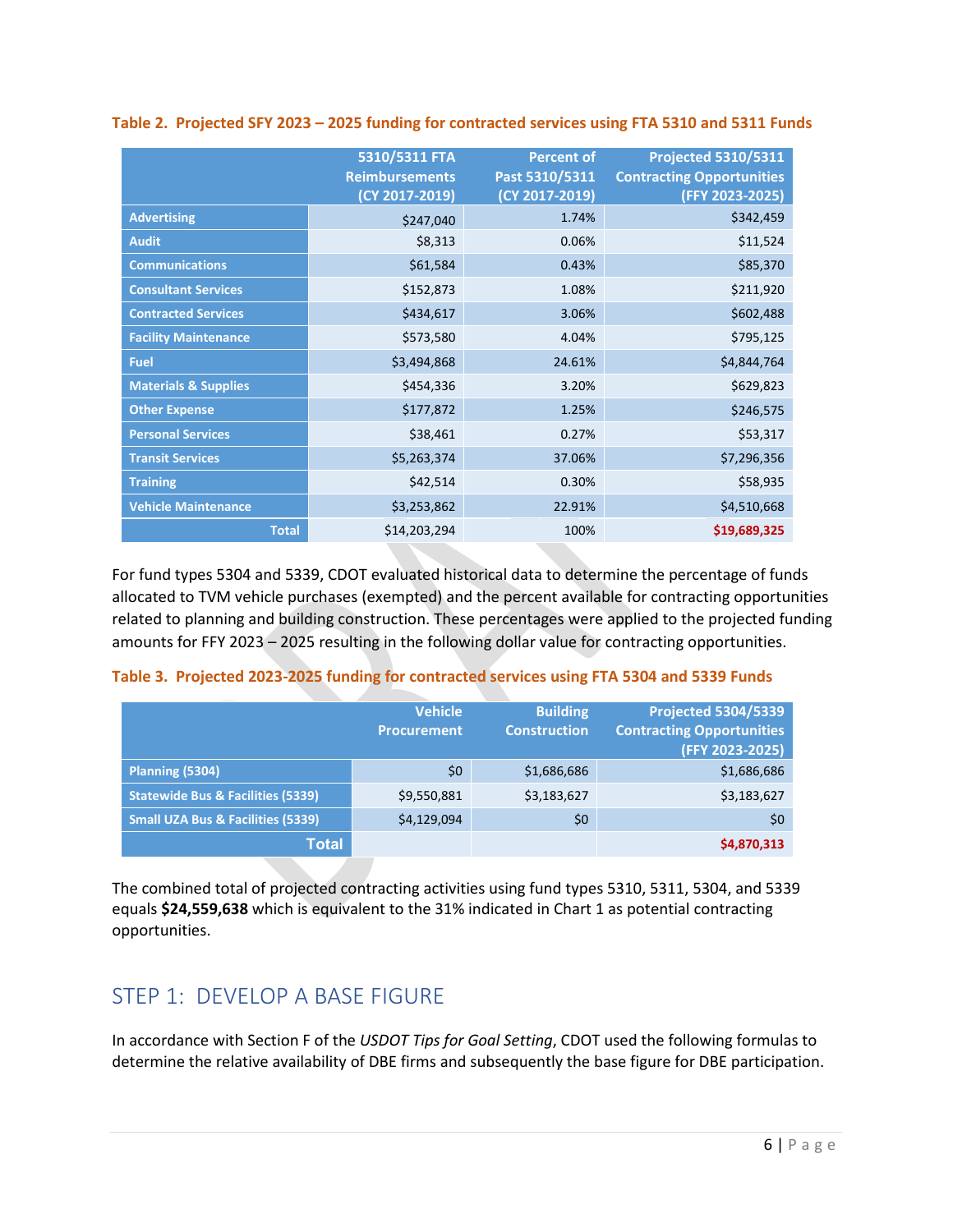**Relative Availability of DBEs** = # of DBE Firms in the Industry / All Available Firms in the Market Area **Forecast Weight** = Amount in Contracting Area / Total Contract Opportunities **Weighted Availability** = Relative Availability of DBEs x Forecast Weight **Base Figure** = Relative Availability x Forecast Weight

Each contracting area was correlated to a NAICS code so that CDOT could determine the relative availability of DBE firms located in Colorado compared to all firms performing that type of work in Colorado. The forecast weight is the percentage that each anticipated contracting opportunity represents of the total estimated FTA-assisted contracting opportunities projected for FFY 2023 - 2025.

**The resulting base figure is 1.89%.** The table below shows the NAICS categories that represent potential contracting opportunities and the weighted availability of DBE firms to perform the work.

| <b>Contracting</b>                         | <b>NAICS</b> | <b>NAICS Description</b>             | # of           | <b>Total</b> | <b>Relative</b>     | <b>Forecast</b> | Weighted            |
|--------------------------------------------|--------------|--------------------------------------|----------------|--------------|---------------------|-----------------|---------------------|
| <b>Opportunity</b>                         | Code         |                                      | <b>DBEs</b>    | <b>Firms</b> | <b>Availability</b> | <b>Weight</b>   | <b>Availability</b> |
| <b>Advertising and</b><br><b>Marketing</b> | 541810       | <b>Advertising Agencies</b>          | 12             | 368          |                     |                 |                     |
|                                            | 541850       | <b>Bus/transit Advertising</b>       | $\mathbf 0$    | 45           |                     |                 |                     |
|                                            | 541840       | Media Representatives                | 2              | 18           |                     |                 |                     |
|                                            |              | <b>Subtotal</b>                      | 14             | 431          | 3.25%               | 1.39%           | 0.05%               |
| <b>Audit</b>                               | 541211       | Auditor/CPA                          | 3              | 1459         |                     |                 |                     |
|                                            |              | <b>Subtotal</b>                      | 3              | 1,459        | .21%                | .05%            | 0.00%               |
| <b>Communications</b>                      | 541613       | <b>Marketing Consulting Services</b> | 47             | 1666         |                     |                 |                     |
|                                            | 541820       | <b>Public Relations Agencies</b>     | 13             | 264          |                     |                 |                     |
|                                            | 541430       | <b>Graphic Design Services</b>       | 21             | 511          |                     |                 |                     |
|                                            |              | <b>Subtotal</b>                      | 81             | 2,411        | 3.32%               | 0.35%           | 0.01%               |
| <b>Consultant</b><br><b>Services</b>       | 541330       | <b>Planning/Engineering Services</b> | 88             | 2386         |                     |                 |                     |
|                                            | 541310       | <b>Architectural Services</b>        | 28             | 796          |                     |                 |                     |
|                                            | 541620       | <b>Environmental Consulting</b>      | 34             | 488          |                     |                 |                     |
|                                            | 541690       | <b>Other/Safety Consulting</b>       | $\overline{7}$ | 947          |                     |                 |                     |
|                                            |              | Subtotal                             | 157            | 4,617        | 3.4%                | .86%            | .03%                |
| <b>Contracted</b><br><b>Services</b>       | 323111       | Printing                             | 14             | 306          |                     |                 |                     |
|                                            | 488410       | <b>Motor Vehicle Towing</b>          | $\mathbf{1}$   | 187          |                     |                 |                     |
|                                            | 532120       | <b>Bus Rental or Leasing</b>         | $\mathbf 0$    | 99           |                     |                 |                     |
|                                            | 541511       | Computer Programming (IT)            | 11             | 5144         |                     |                 |                     |
|                                            | 541512       | Computer Design (Audio/Visual)       | 19             | 1858         |                     |                 |                     |
|                                            | 561320       | <b>Temporary Staffing</b>            | 29             | 821          |                     |                 |                     |
|                                            | 561611       | <b>Background Check Services</b>     | 0              | 101          |                     |                 |                     |
|                                            | 621999       | Drug and Alcohol Testing             | 3              | 106          |                     |                 |                     |
|                                            |              | Subtotal                             | 77             | 5,622        | 1.37%               | 2.45%           | .03%                |

#### **Table 4. Weighted Availability Calculation**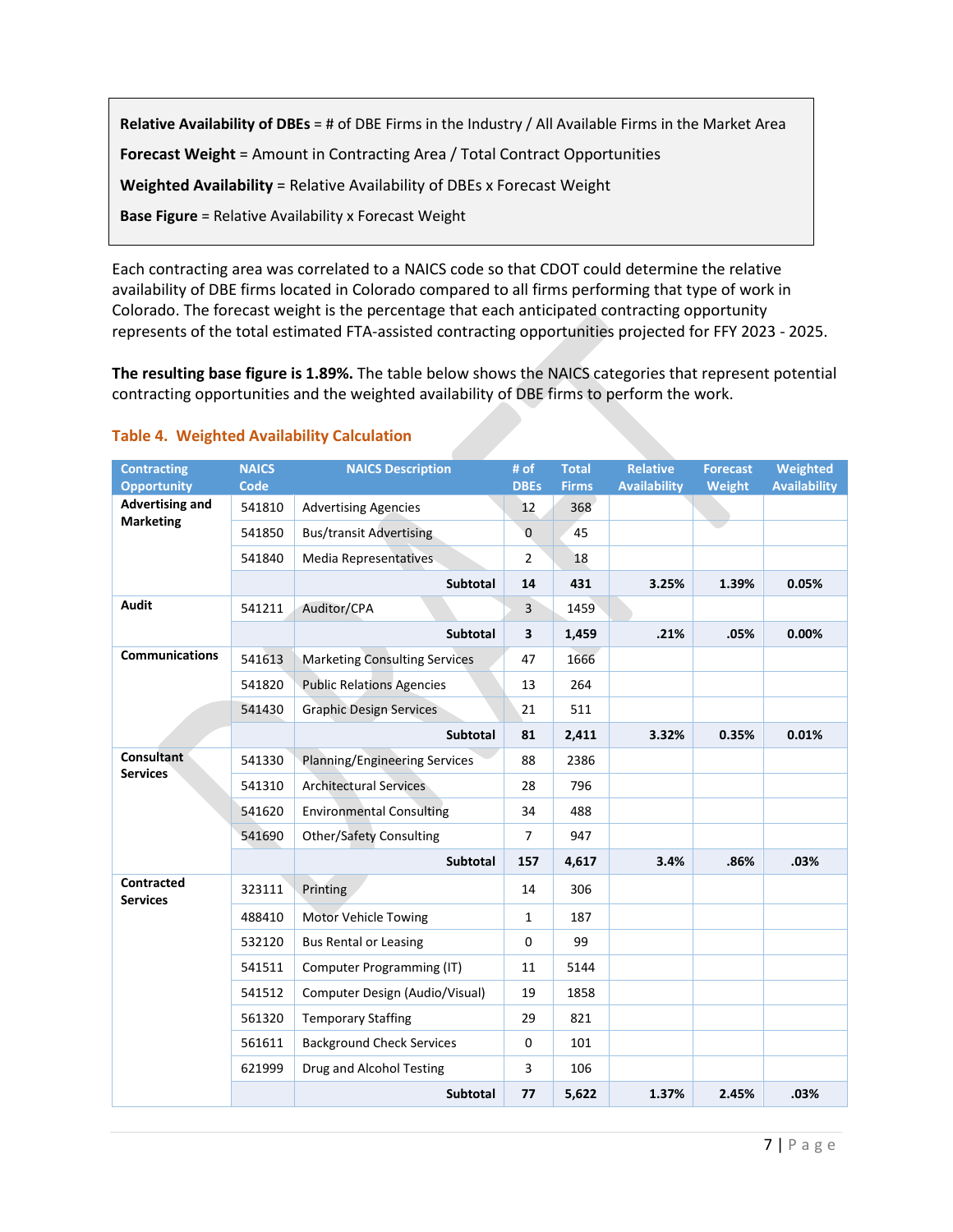| <b>Contracting</b>              | <b>NAICS</b> | <b>NAICS Description</b>                                                                  | # of           | Total        | <b>Relative</b>     | <b>Forecast</b> | Weighted            |
|---------------------------------|--------------|-------------------------------------------------------------------------------------------|----------------|--------------|---------------------|-----------------|---------------------|
| <b>Opportunity</b>              | <b>Code</b>  |                                                                                           | <b>DBEs</b>    | <b>Firms</b> | <b>Availability</b> | Weight          | <b>Availability</b> |
| <b>Facility</b><br>Maintenance  | 561720       | Janitorial Services                                                                       | 88             | 2386         |                     |                 |                     |
|                                 | 561730       | Landscaping                                                                               | 25             | 2344         |                     |                 |                     |
|                                 | 561790       | <b>Exterior Cleaning</b>                                                                  | $\overline{2}$ | 271          |                     |                 |                     |
|                                 |              | Subtotal                                                                                  | 51             | 4,160        | 1.23%               | 3.24%           | .04%                |
| <b>Building</b><br>Construction | 236220       | Commercial and Institutional<br><b>Building Construction</b>                              | 23             | 793          |                     |                 |                     |
|                                 | 237110       | Sewer, Water, Utility Line<br>Construction                                                | 10             | 282          |                     |                 |                     |
|                                 | 238110       | Poured Concrete Foundation and<br><b>Structure Contractors</b>                            | 15             | 561          |                     |                 |                     |
|                                 | 238120       | <b>Structural Steel Contractors</b>                                                       | 11             | 107          |                     |                 |                     |
|                                 | 238140       | <b>Masonry Contractors</b>                                                                | $\overline{7}$ | 441          |                     |                 |                     |
|                                 | 238150       | Glass and Glazing Contractors                                                             | $\overline{2}$ | 158          |                     |                 |                     |
|                                 | 238160       | <b>Roofing Contractors</b>                                                                | 8              | 925          |                     |                 |                     |
|                                 | 238190       | Other Foundation, Structure, and<br><b>Building Exterior Contractors</b>                  | 8              | 207          |                     |                 |                     |
|                                 | 238210       | <b>Electrical Contractors and Other</b><br>Wiring Installation Contractors                | 47             | 2057         |                     |                 |                     |
|                                 | 238220       | Plumbing, Heating, and Air-<br><b>Conditioning Contractors</b>                            | 22             | 2475         |                     |                 |                     |
|                                 | 238290       | Other Building Equipment<br>Contractors                                                   | 4              | 160          |                     |                 |                     |
|                                 | 238310       | Drywall and Insulation<br>Contractors                                                     | 17             | 561          |                     |                 |                     |
|                                 | 238320       | Painting and Wall Covering<br>Contractors                                                 | 15             | 1039         |                     |                 |                     |
|                                 | 238330       | <b>Flooring Contractors</b>                                                               | 8              | 475          |                     |                 |                     |
|                                 | 238350       | <b>Finish Carpentry Contractors</b>                                                       | $\overline{2}$ | 1025         |                     |                 |                     |
|                                 | 238390       | <b>Other Building Finishing</b><br>Contractors                                            | 6              | 215          |                     |                 |                     |
|                                 | 238910       | <b>Site Preparation Contractors</b>                                                       | 27             | 951          |                     |                 |                     |
|                                 | 238990       | All Other Specialty Trade<br>Contractors                                                  | 36             | 925          |                     |                 |                     |
|                                 | 339950       | Sign manufacturing                                                                        | $\overline{7}$ | 131          |                     |                 |                     |
|                                 | 484220       | Dump trucking, hauling                                                                    | 156            | 701          |                     |                 |                     |
|                                 | 561990       | Other support services (flagging,<br>traffic control)                                     | 26             | 253          |                     |                 |                     |
|                                 | 541370       | Surveying and mapping                                                                     | 13             | 262          |                     |                 |                     |
|                                 |              | Subtotal                                                                                  | 470            | 14,704       | 3.20%               | 12.96%          | 0.41%               |
| Fuel                            | 424710       | Petroleum Bulk Stations and<br>Terminals                                                  | 0              | 49           |                     |                 |                     |
|                                 | 424720       | Petroleum and Petroleum<br><b>Products Merchant Wholesalers</b><br>(except Bulk Stations) | $\overline{2}$ | 54           |                     |                 |                     |
|                                 | 447190       | <b>Other Gasoline Stations</b>                                                            | 0              | 139          |                     |                 |                     |
|                                 | 454310       | <b>Fuel Dealers</b>                                                                       | 0              | 98           |                     |                 |                     |
|                                 |              | Subtotal                                                                                  | $\overline{2}$ | 340          | .59%                | 19.73%          | .12%                |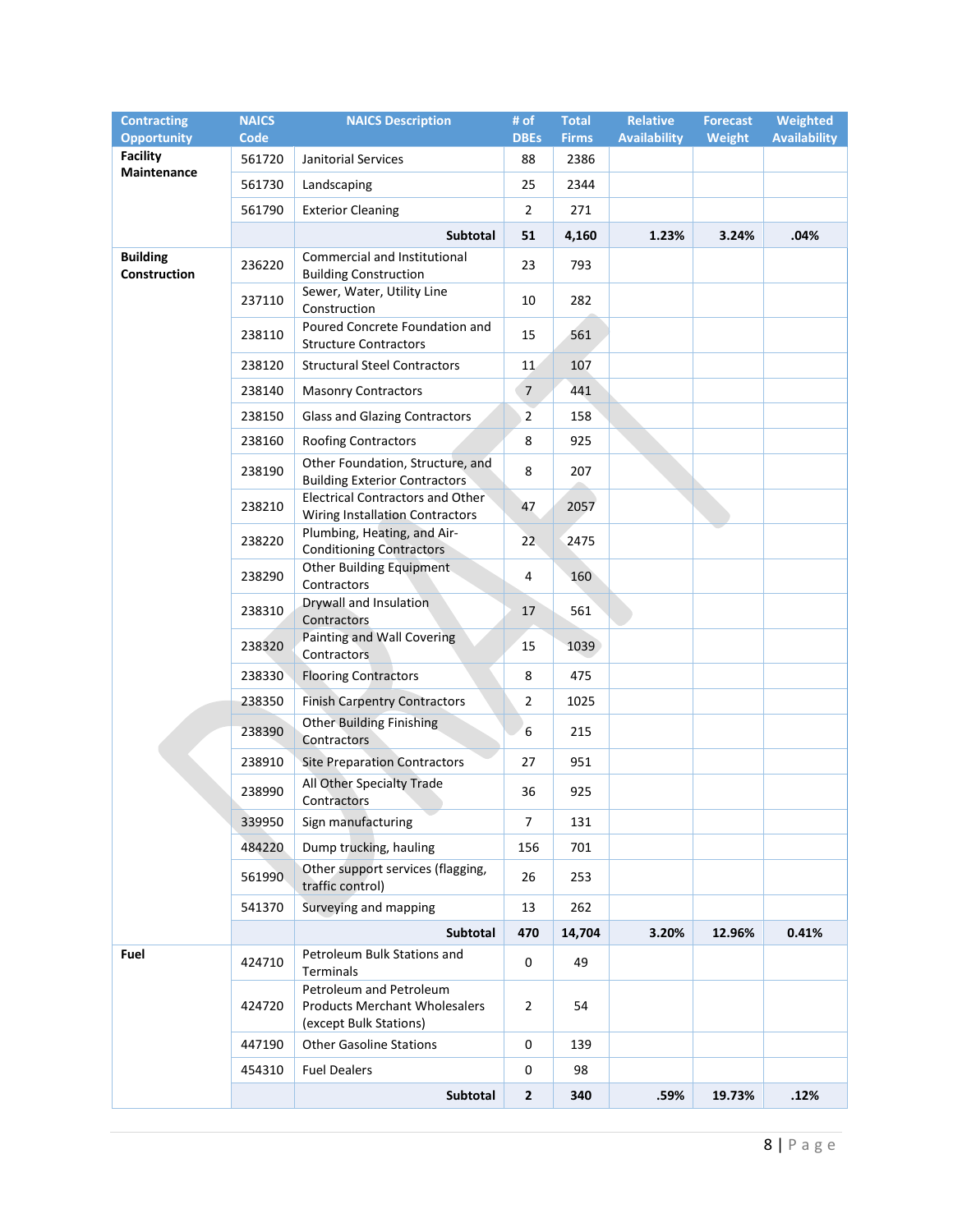| <b>Contracting</b><br><b>Opportunity</b> | <b>NAICS</b><br><b>Code</b> | <b>NAICS Description</b>                                          | # of<br><b>DBEs</b> | <b>Total</b><br><b>Firms</b> | <b>Relative</b><br><b>Availability</b> | <b>Forecast</b><br><b>Weight</b> | Weighted<br><b>Availability</b> |
|------------------------------------------|-----------------------------|-------------------------------------------------------------------|---------------------|------------------------------|----------------------------------------|----------------------------------|---------------------------------|
| <b>Materials and</b>                     | 424120                      | Office supplies                                                   | 3                   | 74                           |                                        |                                  |                                 |
| <b>Supplies</b>                          | 423120                      | <b>Vehicle Supplies</b>                                           | 3                   | 180                          |                                        |                                  |                                 |
|                                          | 423860                      | <b>Transportation Equipment</b>                                   | 0                   | 19                           |                                        |                                  |                                 |
|                                          |                             | Subtotal                                                          | 6                   | 273                          | 2.2%                                   | 2.56%                            | .06%                            |
| <b>Other Expense</b>                     | 423430                      | Computers and software                                            | 0                   | 161                          |                                        |                                  |                                 |
|                                          | 541890                      | Promotional items                                                 | 2                   | 151                          |                                        |                                  |                                 |
|                                          | 459999                      | Recognition and awards                                            | $\mathbf{1}$        | 658                          |                                        |                                  |                                 |
|                                          | 424340                      | <b>Boots</b>                                                      | 0                   | 15                           |                                        |                                  |                                 |
|                                          | 315210                      | Uniforms                                                          | 0                   | 23                           |                                        |                                  |                                 |
|                                          |                             | <b>Subtotal</b>                                                   | $\mathbf{2}$        | 340                          | .30%                                   | 1.00%                            | $0.00\%$                        |
| <b>Personal Services</b>                 | 541611                      | <b>Administrative and General</b><br><b>Management Consulting</b> | 48                  | 2943                         |                                        |                                  |                                 |
|                                          | 541614                      | <b>Transportation Management</b><br>Consulting                    | 11                  | 211                          |                                        |                                  |                                 |
|                                          |                             | Subtotal                                                          | 59                  | 3,154                        | 1.87%                                  | .22%                             | 0.00%                           |
| Planning<br><b>Statewide and</b>         | 541330                      | <b>Transportation Planning</b>                                    | 88                  | 2386                         |                                        |                                  |                                 |
| Rural                                    | 541320                      | <b>Urban Planning</b>                                             | 24                  | 214                          |                                        |                                  |                                 |
|                                          |                             | <b>Subtotal</b>                                                   | 112                 | 2,600                        | 4.31%                                  | 6.87%                            | .30%                            |
| <b>Transit Services</b>                  | 485113                      | <b>Bus Transit Services</b>                                       | 0                   | $\overline{7}$               |                                        |                                  |                                 |
|                                          | 485210                      | Intercity and Rural Bus Service                                   | $\mathbf 0$         | 5                            |                                        |                                  |                                 |
|                                          | 485991                      | <b>Paratransit Services</b>                                       | $\overline{2}$      | 56                           |                                        |                                  |                                 |
|                                          | 485999                      | <b>Other Ground Transportation</b>                                | $\mathbf{1}$        | 43                           |                                        |                                  |                                 |
|                                          |                             | <b>Subtotal</b>                                                   | 3                   | 111                          | 2.7%                                   | 29.71%                           | .80%                            |
| <b>Training</b>                          | 611430                      | <b>Professional Development</b>                                   | 8                   | 363                          |                                        |                                  |                                 |
|                                          | 611519                      | <b>Bus Driver Training</b>                                        | 0                   | 116                          |                                        |                                  |                                 |
|                                          |                             | <b>Subtotal</b>                                                   | 8                   | 479                          | 1.67%                                  | .24%                             | 0.00%                           |
| Vehicle                                  | 811111                      | <b>General Automotive Repair</b>                                  | $\overline{2}$      | 1519                         |                                        |                                  |                                 |
| <b>Maintenance</b>                       | 811112                      | Body Shops and Repair                                             | $\mathbf{1}$        | 23                           |                                        |                                  |                                 |
|                                          | 811113                      | <b>Automotive Transmission Repair</b>                             | 0                   | 87                           |                                        |                                  |                                 |
|                                          |                             | <b>Subtotal</b>                                                   | 3                   | 1,629                        | .18%                                   | 18.37%                           | 0.03%                           |
|                                          | <b>TOTAL</b>                |                                                                   | 1,049               | 43,028                       |                                        | 100%                             | 1.89%                           |

# <span id="page-8-0"></span>STEP 2: ADJUSTMENTS TO THE BASE FIGURE

*49 CFR Section 26.45 (d)* provides examples of the various types of data that can be examined to adjust the Step 1 base figure and narrowly tailor the goals to the local market area. Step 2 of the goal setting methodology is intended to adjust the base figure to reflect, as accurately as possible, the DBE participation CDOT would expect in the absence of discrimination. Using that guidance, CDOT considered the following factors to determine whether an adjustment is appropriate.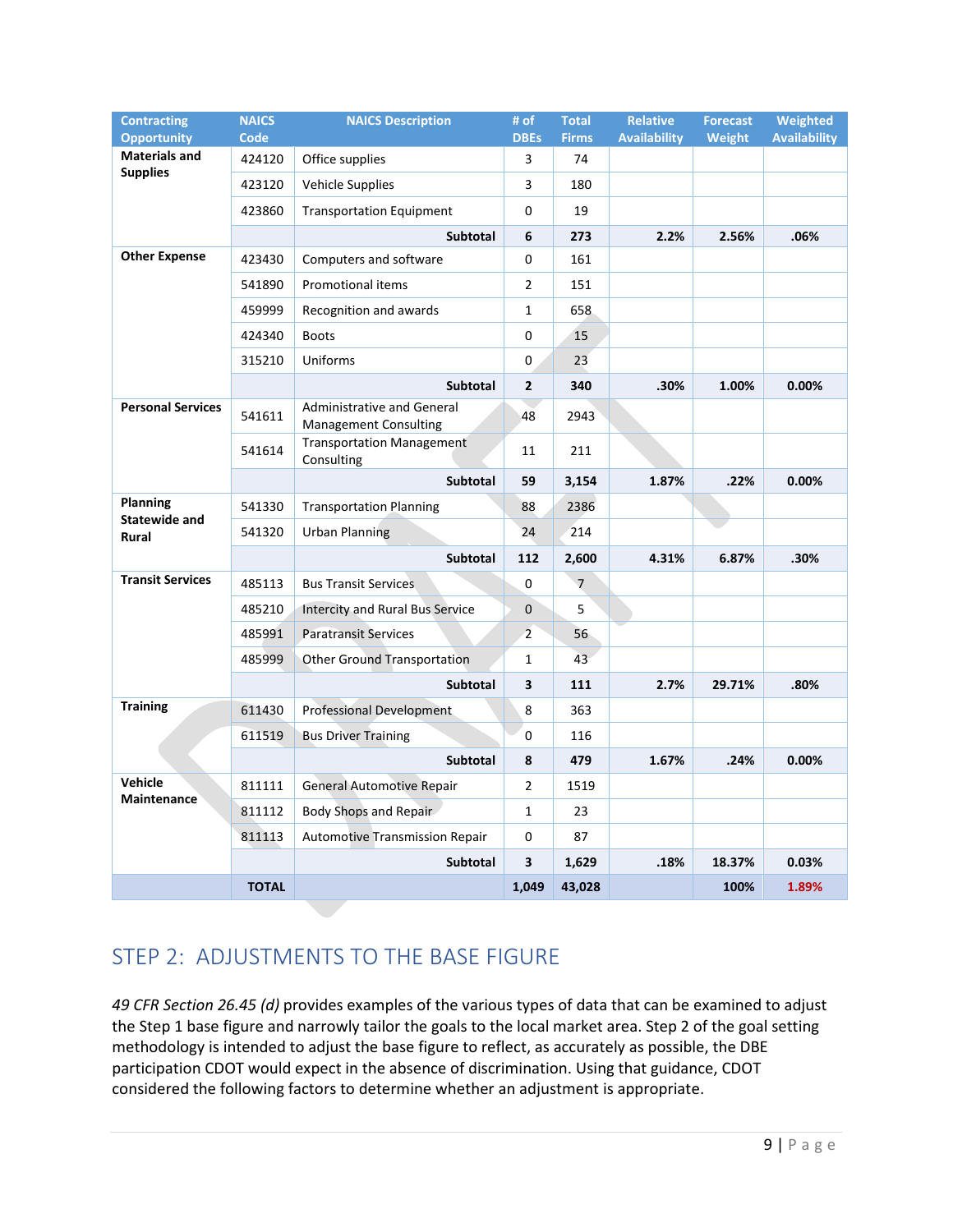### <span id="page-9-0"></span>Past DBE Participation

CDOT evaluated past participation compared to the Step 1 base figure to determine if an adjustment was warranted. Table 5 shows CDOT's annual DBE participation for the past five (5) federal fiscal years. CDOT elected to use a five-year period because of the large fluctuation in DBE participation over the last three years. These variations were determined to be caused by two primary factors:

- 1. In 2019, CDOT was continuing to implement a more rigorous reporting process and had narrowed the scope of what costs could be claimed for FTA-funded reimbursement by subrecipients. There were also only two prime contracts awarded to DBEs in 2018 which was a significant reduction from previous years (see Table 8). These factors resulted in lower reported DBE participation and a shortfall for the year.
- 2. In 2020-2021, the COVID-19 pandemic caused a significant disruption for transit operators. Many CDOT subrecipients struggled to maintain service during this time. Federal stimulus funds were primarily directed to administration and overhead expenses such as salaries and rent in an effort to keep operations open. As a result, external contracting activities were significantly reduced, lowering the denominator for DBE participation. The award of just one (1) DBE contract (numerator) resulted in the highest achieved DBE participation to date.

By using a median of just the last three years, the extreme outliers caused by atypical conditions would be eliminated and only the middle year, which was the start of the pandemic, would be used for comparison. Using a five-year period allows CDOT to more accurately compare a pattern of DBE participation over a time with normal contracting activity. This also represents contracting activity that is more consistent with what is anticipated over the next three federal fiscal years.

| <b>Federal</b><br><b>Fiscal Year</b> | <b>Annual Overall FTA</b><br><b>DBE Goal</b> | <b>Actual DBE Achievement</b><br>(FTA-Assisted Projects Only) |
|--------------------------------------|----------------------------------------------|---------------------------------------------------------------|
| 2017                                 | 2.88%                                        | 3.14%                                                         |
| 2018                                 | 2.88%                                        | 2.98%                                                         |
| 2019                                 | 2.88%                                        | .51%                                                          |
| 2020                                 | 2.50%                                        | 6.85%                                                         |
| 2021                                 | 2.50%                                        | 18.93%                                                        |
|                                      | <b>Historical Median</b>                     | 2.98%                                                         |

### **Table 5. Past CDOT FTA DBE Goal Achievement**

*Pursuant to DOT guidance, CDOT is adjusting the Step 1 base figure by using the median DBE participation of 2.98%.* This was averaged with the base figure of 1.89% resulting in a revised overall annual **DBE goal of 2.44%**.

### <span id="page-9-1"></span>FTA Region 8 Comparison

To add context for establishing a reasonable DBE goal, CDOT conducted a comparison of FTA DBE goals of DOTs in FTA Region 8. The Region 8 area includes Colorado, Montana, North Dakota, South Dakota, Utah and Wyoming. These mid-western states share similar geographic and rural demographics. CDOT's previously established FTA DBE goal versus comparative states is 150% to 700% higher.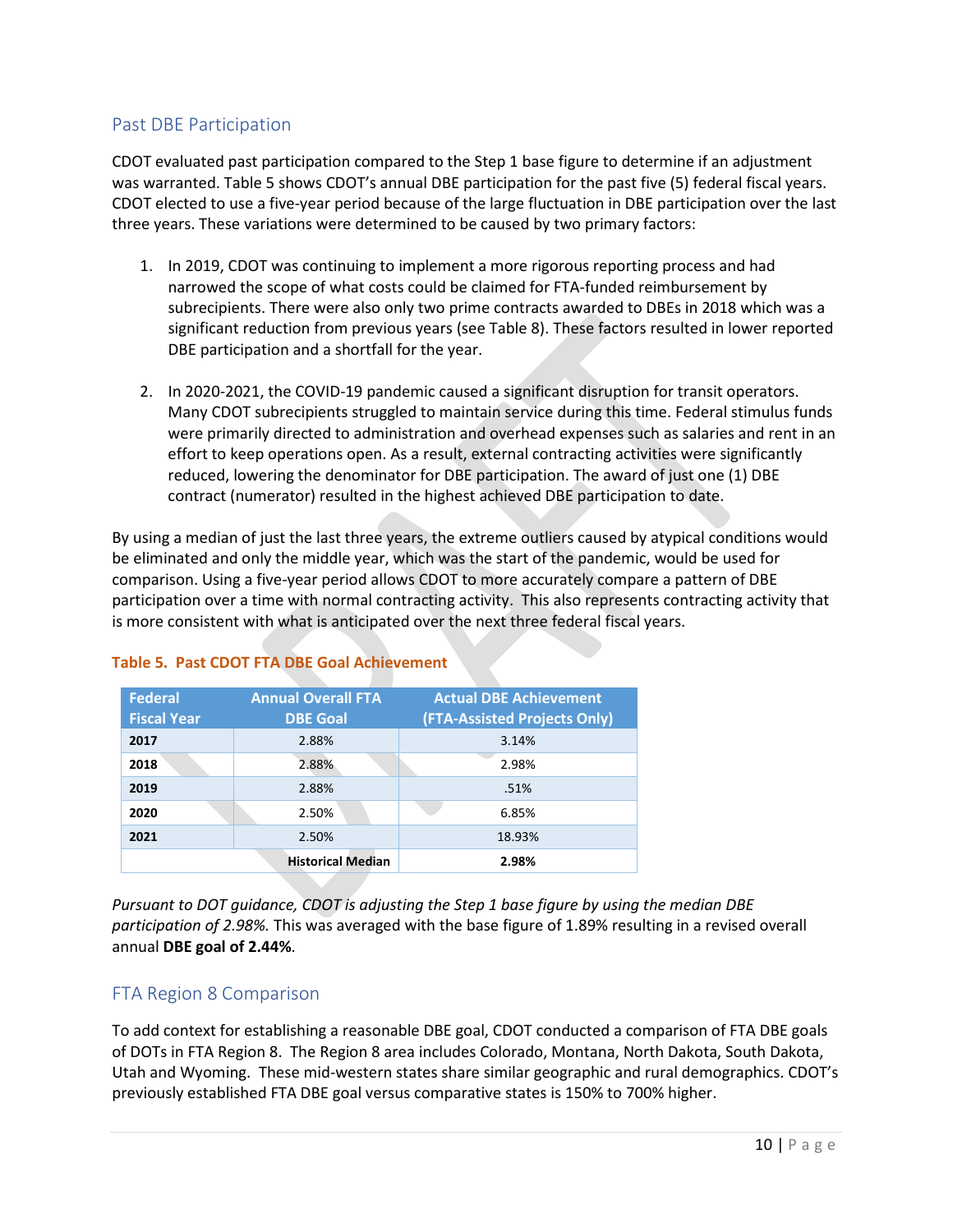While this provides justification to lower the goal by 60% - 75%, CDOT is confident that it can meet the proposed adjusted goal of 2.44% based upon historical DBE participation.

*CDOT determined that an adjustment to the base figure using this comparison is not warranted*.

| <b>State DOT</b>    | <b>DBE Goal</b> | <b>Race-Neutral</b> | <b>Race-Conscious</b> |
|---------------------|-----------------|---------------------|-----------------------|
| Colorado            | 2.50%           | 2.50%               | 0.0%                  |
| <b>Montana</b>      | 0.70%           | 0.70%               | 0.0%                  |
| <b>North Dakota</b> | 0.38%           | 0.38%               | 0.0%                  |
| South Dakota        | 0.99%           | 0.99%               | 0.0%                  |
| Utah                | 0.33%           | 0.28%               | 0.05%                 |
| Wyoming             | 1.0%            | 1.00%               | 0.0%                  |

#### **Table 6. Region 8 FTA DBE Goal Comparison of DOTs**

### <span id="page-10-0"></span>Large Transit Projects, Building Construction, and Competitive Grants

Similar to data collected during the last methodology, the largest contracting opportunities had little to no DBE availability. As shown in Table 4, there are a small percentage of certified DBEs in several NAICS codes that have the highest weighted contract opportunities. These include Transit Services (29.71%), Fuel (19.73%), and Vehicle Maintenance (18.37%). Collectively, these NAICS represent 68% of forecasted contracting opportunities for which there are only eight (8) DBE certified firms in Colorado. This results in a lower overall goal relative to FHWA-funded projects that have higher availability for the types of work contracted for highway design and construction.

However, Building Construction is one area where there is a relatively high availability of DBE firms (3.20%) and good potential for contracting opportunities (12.96%). The dollar value projected by CDOT for bus facilities using formula-based 5339 funds is \$3,183,627 (see Table 3). This amount was used to weight the opportunity for Building Construction. In the survey, CDOT asked subrecipients to estimate future contracting opportunities for Building Construction using FTA funds. Respondents reported a significantly higher projected amount of \$116,960,000. This included a "wish list" of large transit projects that may be awarded under FTA's competitive 5339(b) grant process.

CDOT cannot predict how many of these competitive 5339(b) projects may actually be awarded or how much of the total projected cost would be funded by FTA through CDOT because of the discretionary nature of these awards. CDOT does not know if they will have oversight of these projects on behalf of the subrecipient until after FTA awards the discretionary funds. Therefore, these "special scenarios" are not accounted for in the DBE goal methodology. Rather, CDOT plans to establish a formal process to work with subrecipients to evaluate these opportunities for a race-conscious DBE goal when they are awarded. Currently, competitively awarded grants do not have race-conscious goals because CDOT's overall annual goal is 100% race-neutral. CDOT believes that the projects awarded competitive 5339(b) funds represent the greatest potential for DBE participation because of the relatively availability for the types of work. Setting project-specific, race-conscious goals on these types of projects may increase overall DBE participation on FTA-assisted contracts.

Subrecipients are also more likely to conduct outreach and encourage general contractors to recruit DBE subcontractors when the work better aligns with the firms on the DBE Directory. One subrecipient with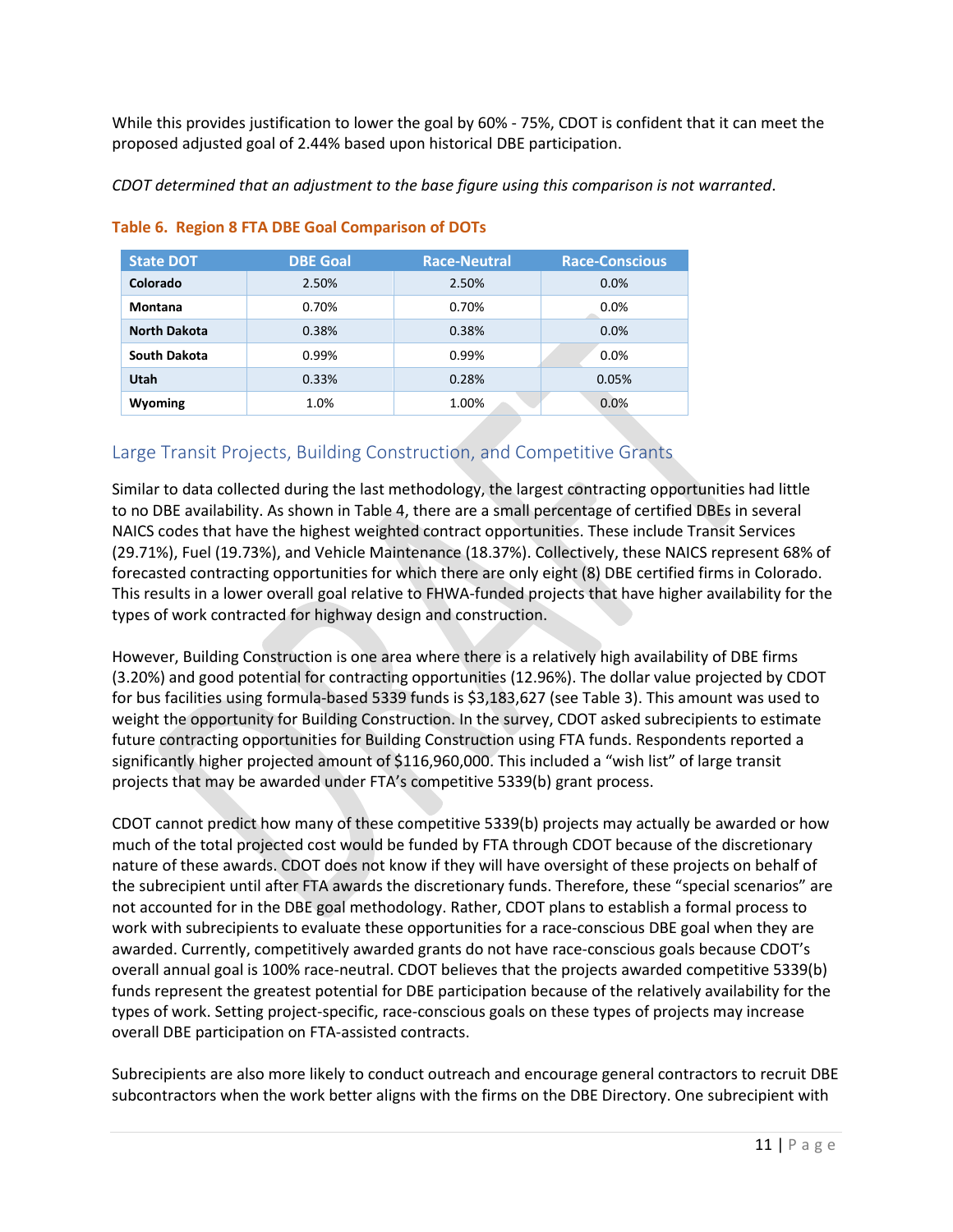an upcoming \$13.5 million transit facility construction project commented, "There are very few DBE businesses in our area outside of the road construction businesses. This is the first construction grant funding that we have had and will look for eligible DBE businesses to participate."

*In summary, CDOT is not making an adjustment to the base figure to account for potential large transit projects, building construction, or competitively awarded grants*. *However, CDOT will evaluate these projects for race-conscious DBE goals when they are awarded to a subrecipient.* Examples include:

- Town of Snowmass Transit Center
- City of Cripple Creek Streetcar Maintenance and Storage Facility
- Summit County Transit Facility
- City of Trinidad Streets and Intersection Improvements

# <span id="page-11-0"></span>Survey of DBE Firms

In parallel to the survey of subrecipients, CDOT also sent a survey to all 1,737 firms listed on the Colorado UCP DBE Directory as of March 11, 2022. A total of 332 DBE firms (19%) completed the survey. A majority of respondents provide services related to Engineering, Building Construction, Transportation Planning, and Other Professional Services.

Although the sample was statistically small, it did provide insight into the interest of DBE firms in contracting on transit projects. A majority of those who responded (88%) indicated that they are interested in working with CDOT and subrecipients on transit-related projects. However, more than half (65%) do not know how to find transit-related contracting opportunities and half (50%) never or infrequently respond to transit bids/RFPs. The reasons cited were primarily;

- Lack of relationships with transit agencies (35%)
- Unsure of how to begin the process (30%)
- Don't know where to find transit opportunities (29%)

When asked how CDOT could help them get more work on transit-related projects, the majority responded;

- Provide information about upcoming opportunities (56%)
- Set higher DBE goals (48%)
- Break down large projects into smaller work codes (41%)
- Facilitate introductions to transit providers (38%)

It is apparent that DBE certified firms are interested in working on transit-related projects but need more information about opportunities and how to find them, as well as introductions to decisionmakers within transit organizations. The fact that nearly half of respondents indicated that setting higher DBE goals would improve their ability to obtain work supports CDOT's proposed efforts to evaluate large and competitive projects funded under 5339.

Most subrecipients are proactive about encouraging DBE participation but may not know how to find or reach out to certified firms outside of their local area. These are all barriers that can be overcome through race-neutral means such as better communication about transit contracting opportunities,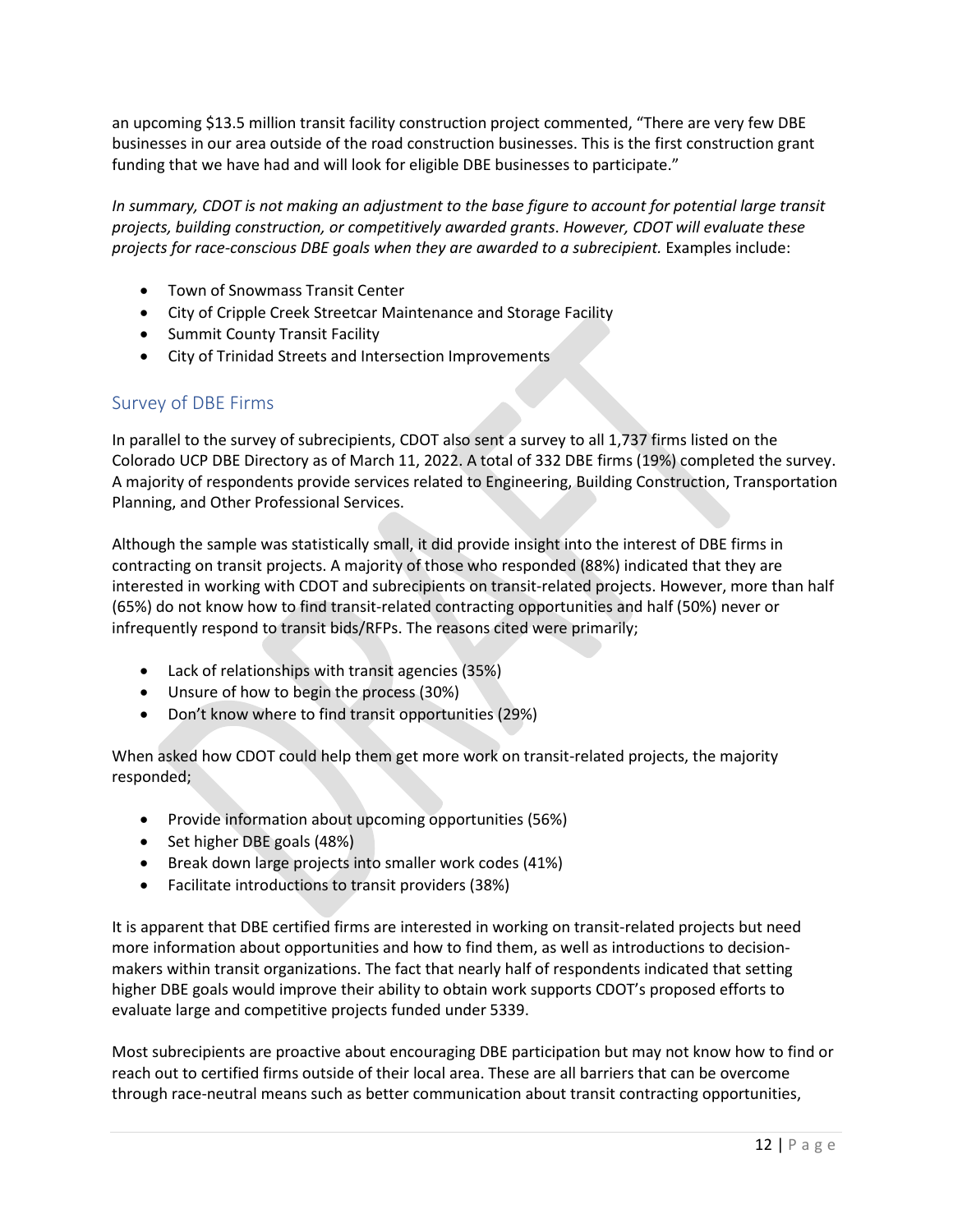more education for subrecipients about the DBE program and directory, and increased outreach to DBE firms about contracting opportunities.

*CDOT determined that the feedback captured on the survey of DBE firms will help inform future program activities but it does not warrant an adjustment to the base figure*.

### <span id="page-12-0"></span>DBE Geographic Distribution

Several subrecipients commented on the survey that there is a lack of DBE contractors in the local area. They sometimes find it difficult to find any qualified vendors for certain services, let alone DBE certified firms. They often can only identify 1-2 DBE firms that may match very small opportunities in the rural area. As one mentioned, "There is very limited availability of DBE-certified firms within our small, remote region. More often there are no DBE-certified firms available, thus drastically reducing our ability to contract with DBE-certified firms."

CDOT took the geographic availability of DBE firms into consideration and posed the question about work area to DBE firms on the survey. More than half (60%) indicated that they are willing and able to work statewide (see Chart 2). Only 2% of survey respondents said they don't provide goods/services to rural areas. This data has remained consistent from the last methodology period. CDOT also identified several contracting opportunities for services such as Planning that are not location dependent and DBE consultants said they are willing to perform services statewide.



#### **Chart 2. Percentage of DBE Firms Willing to Work in each Region**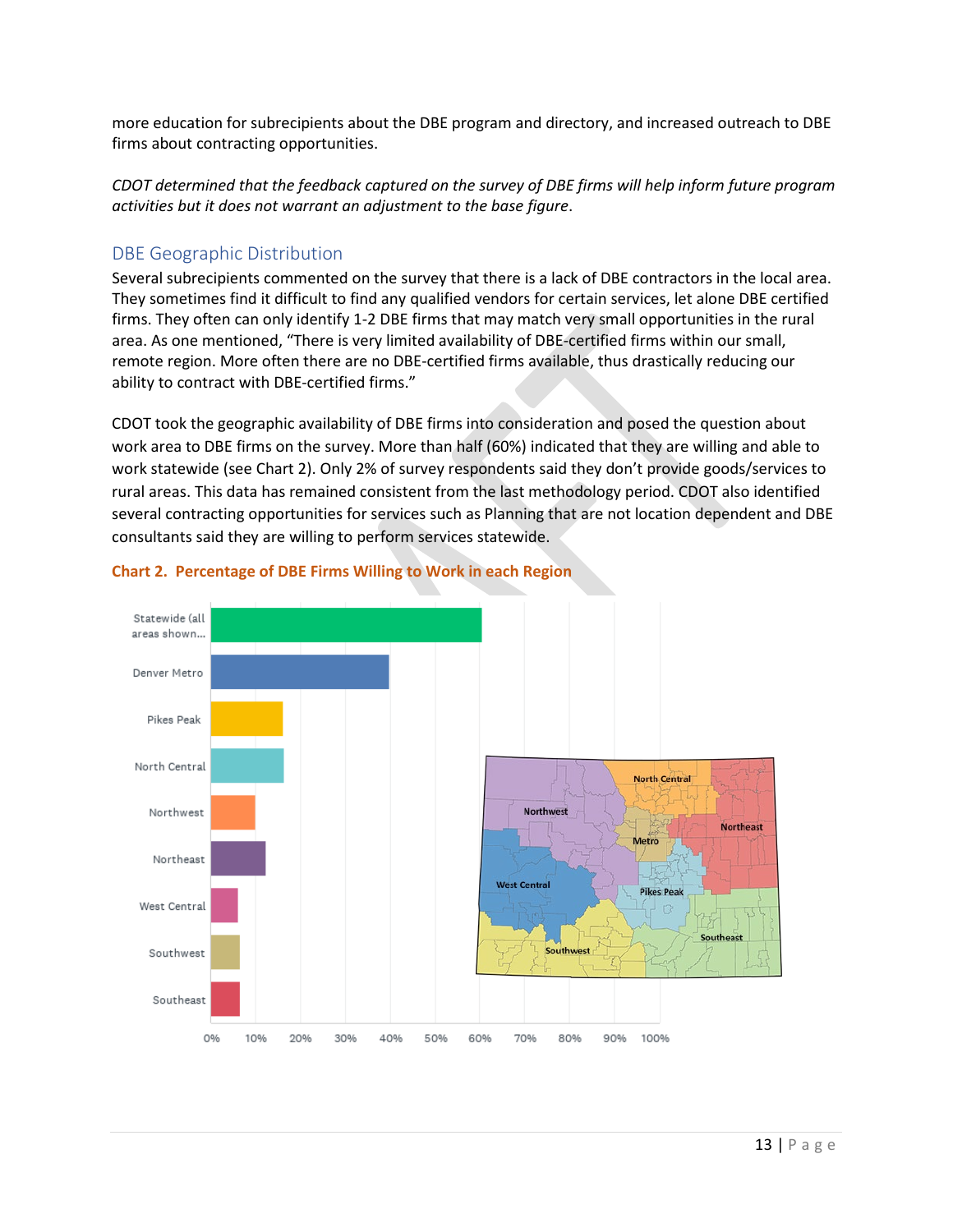Even though the percentage of firms willing to work in rural areas is very low, combined with those who are willing to work statewide, the percentage of available firms grows by nearly 10 times. CDOT does recognize that there is an ongoing issue of only a few DBE certified firms located in rural areas, but the willingness of DBEs to work statewide supports the proposed overall statewide DBE goal.

*CDOT determined that an adjustment to the base figure is not needed based upon geography*.

# <span id="page-13-0"></span>BREAKOUT OF RACE NEUTRAL / RACE CONSCIOUS PARTICIPATION

The federal regulations require CDOT to meet the maximum feasible portion of its overall goal by using race and gender‐neutral means. Race‐neutral participation includes:

- DBEs who win prime contracts through customary competitive procurement procedures;
- DBEs who are awarded subcontracts on prime contracts that do not carry a DBE goal (0% assigned DBE goal); and
- DBEs who are awarded subcontracts in excess of the stated DBE project goal.

CDOT evaluated the awards on FTA-funded projects made to DBE prime contractors over the past five years (see Table 7).

| <b>Federal</b><br><b>Fiscal Year</b> | \$ of Prime<br><b>Contract Awards</b> | # of Prime<br><b>Contract Awards</b> | # of DBE<br><b>Prime Awards</b> | \$ Awarded to<br><b>DBE Primes</b> | <b>Participation % by</b><br><b>DBE Primes</b> |
|--------------------------------------|---------------------------------------|--------------------------------------|---------------------------------|------------------------------------|------------------------------------------------|
| 2017                                 | \$2,856,363                           | 360                                  | 10                              | \$89,615                           | 3.14%                                          |
| 2018                                 | \$1,862,352                           | 266                                  | 6                               | \$38,159                           | 2.05%                                          |
| 2019                                 | \$2,896,878                           | 52                                   | $\mathfrak z$                   | \$10,765                           | 0.51%                                          |
| 2020                                 | \$328,401                             | 20                                   | 3                               | \$22,486                           | 6.85%                                          |
| 2021                                 | \$424,399                             | 22                                   |                                 | \$80,330                           | 18.93%                                         |

#### **Table 7. Past DBE Prime Contract Awards**

As noted previously, there was a significant drop in the number of FTA-assisted contracts awarded by subrecipients during the COVID-19 pandemic. This reduced the overall pool of contracting opportunities available to DBE firms. The number of prime contract awards to DBEs fell 90% from 2017. However, CDOT achieved the highest percentage of race-neutral DBE participation in 2021 with nearly 19% coming from just one prime contract. It is evident that compared to 2017 – 2019, this is not a typical scenario.

While there has been a steady downturn in overall contracting activity, CDOT does not expect this trend to continue as funding levels and transit operations return to normal. In fact, CDOT anticipates higher levels of contracting of up to \$24.5 million as shown in Chart 1.

*CDOT determine that there is ample opportunity for DBE firms to be awarded prime contracts to meet the proposed 2.44% overall annual DBE goal using 100% race-neutral methods. However, CDOT will evaluate large building construction projects for race-conscious goals, if appropriate*.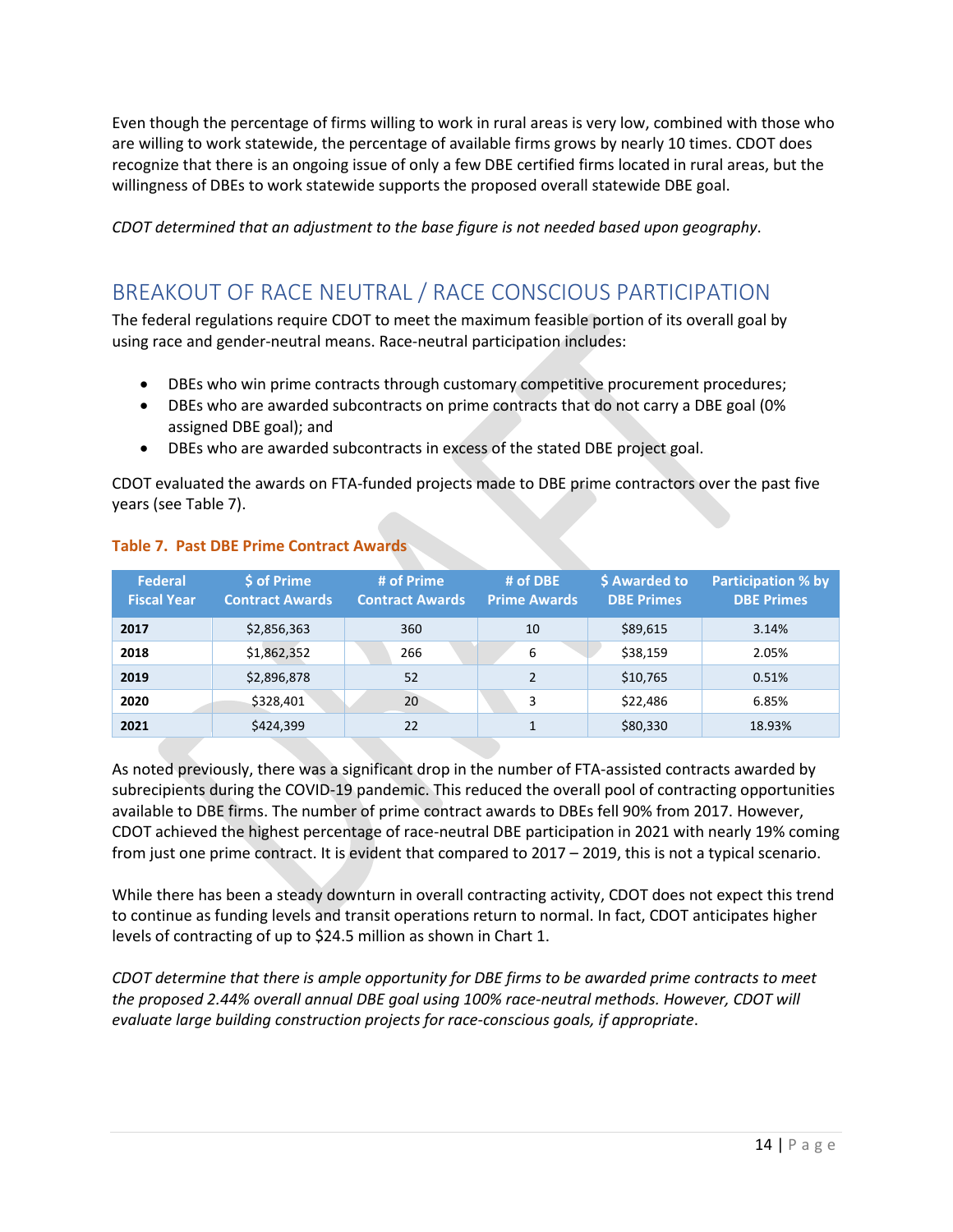# <span id="page-14-0"></span>Race‐Neutral Methods

The ongoing initiatives described below seek to reduce discriminatory barriers, increase capacity and level the playing field for the participation of DBEs and other small contractors. They are also designed to assist CDOT in increasing race‐neutral participation on FTA-funded contracts.

- CDOT helps to maintain the **UCP DBE directory** as a primary source of DBE firms, certified by CDOT and the City and County of Denver, eligible to meet DBE participation requirements on FHWA, FAA and FTA-funded contracts in Colorado. The availability of the DBE directory makes it easier for subrecipients to identify and contact DBEs for potential contracting opportunities.
- **Connect2DOT** is CDOT's outreach and technical assistance program designed to help small businesses in the transportation industry become more competitive and successful in bidding and contracting. Connect2DOT partners with the Colorado Small Business Development Center (SBDC) Network to offer one-on-one business and technical consulting, customized workshops and webinars, and various networking events to connect small businesses with transportation contracting opportunities. Connect2DOT also partners with industry resources such as the Colorado Minority Business Office, USDOT Small Business Transportation Resource Center (SBTRC), Conference of Minority Transportation Officials (COMTO), and Colorado Association of Transit Agencies (CASTA) to provide outreach and communications to stakeholders, DBE firms, and other small businesses in the transportation industry. A complete description of the program can be found at *www.connect2dot.org*
- CDOT provides **workshops and webinars to subrecipients** to help them understand the DBE program and to encourage them to seek DBE participation on contracts. CDOT also encourages subrecipients to reach out to local businesses that may be eligible for certification.
- CDOT participates in **monthly virtual meetings with subrecipients** to review DBE requirements and encourage research, outreach, and utilization of DBE firms to meet the overall annual goal. This includes a quarterly DBE spotlight where a DBE firm is invited to share their capabilities and experience working with transit organizations.
- CDOT **provides education to DBEs** to help them understand opportunities with transit partners. For example, CDOT notified certified firms on the DBE Directory about upcoming bid opportunities such as the Snowmass Transit Center project.

# <span id="page-14-1"></span>PUBLIC PARTICIPATION & FEEDBACK

In accordance with *49 CFR 26.45*, CDOT reached out to industry stakeholders and minority group representatives to obtain feedback on the methodology and data being used to calculate the overall goal and evaluate barriers for DBEs. The surveys also provided a means to gather general comments from subrecipients and DBE firms about contracting opportunities on transit projects.

CDOT participated in the following meetings and provided information about the FTA DBE goal setting process and encouraged input and comments.

- February 23: FTA DBE Goal Survey of Subrecipients
- March 3: CDOT DTR Monthly Subrecipient Meeting
- March 11: FTA DBE Goal Survey of DBE Firms
- March 28: CDOT Small Business Collaborative Quarterly Construction Forum